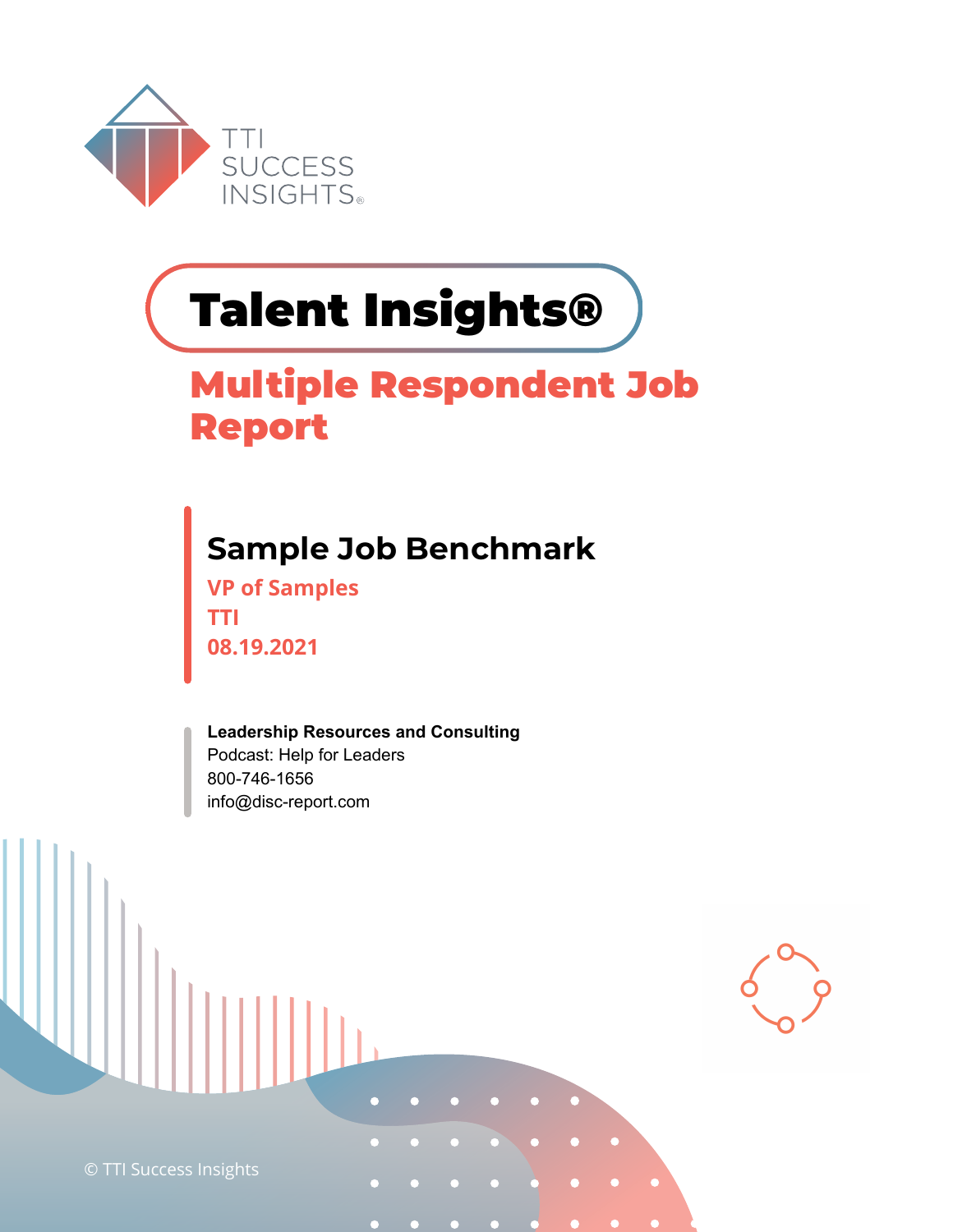### <span id="page-1-0"></span>**Table of Contents**



| 5   |
|-----|
|     |
|     |
|     |
|     |
|     |
|     |
|     |
|     |
| 15  |
| 16  |
| 18  |
| -19 |
|     |
| 21  |
| 22  |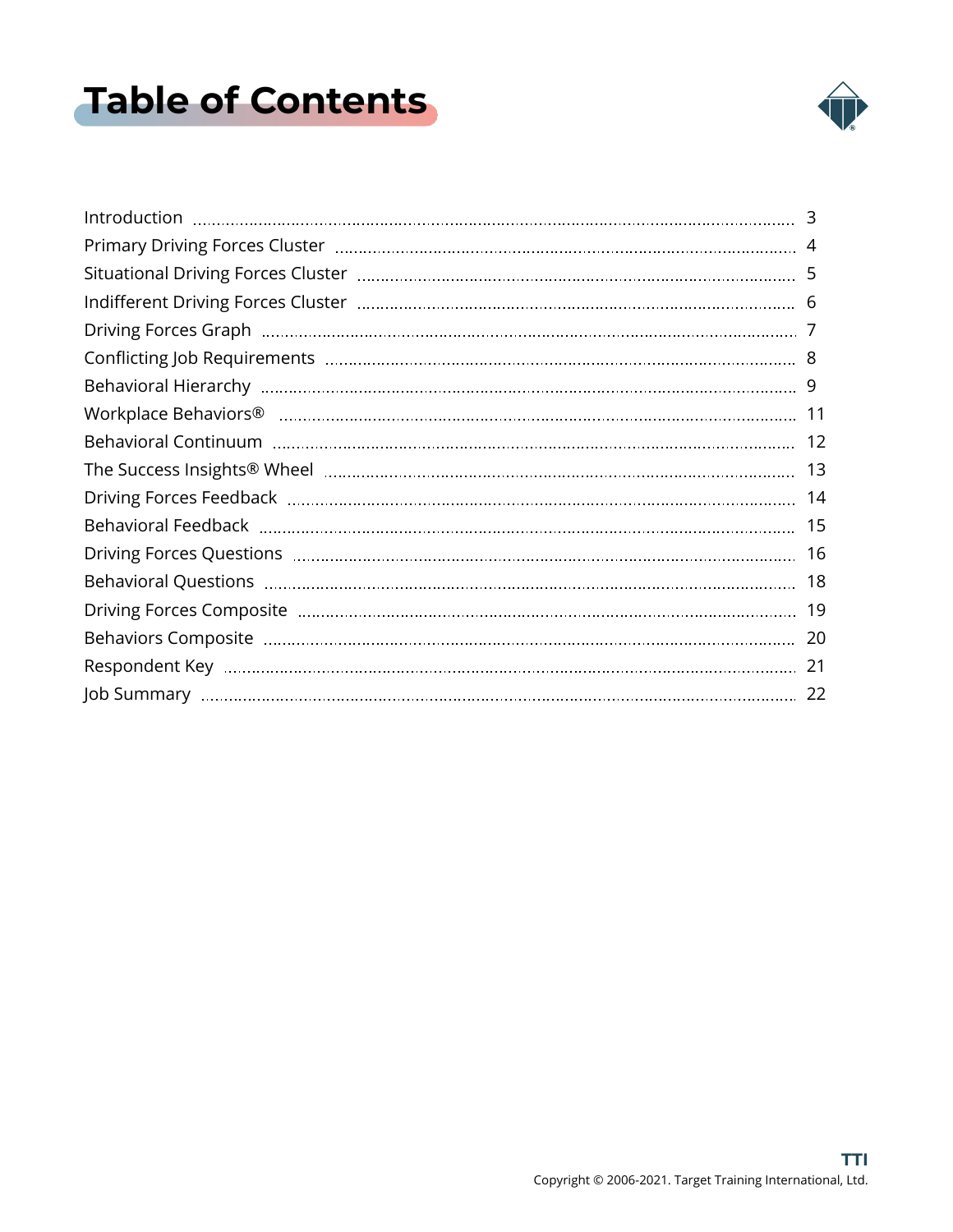#### <span id="page-2-0"></span>**[Introduction](#page-1-0)**



If the job could talk, it would clearly define the knowledge, hard skills, people skills, behavior and culture needed for superior performance. Your unbiased input regarding the specific requirements of the job in question has been applied to the TTI Talent Insights® Job benchmarking process. The result is an evaluative report that analyzes a total of 24 separate areas. Additional feedback and suggested interview questions that pertain to each area complete this report.

#### **Driving Forces Hierarchy (12 Areas)**

This section clearly identifies the rewards the job may provide. More specifically it identifies sources of motivation for the individual performing the job. It clarifies what is necessary for superior performance and engagement on the job.

#### **Behavioral Hierarchy (12 Areas)**

This section explores the behavioral traits demanded of the job. The higher the ranking, the more important the behavioral trait will be to the job for stress reduction and superior performance.

The results of this section are ranked on a scale, reflecting the unique levels of applicability and importance to the job. These rankings illustrate what is essential for this job to deliver superior performance and maximum value to your organization.

#### **Driving Forces Feedback**

This section provides a brief description of the Primary Driving Forces in this position and expands on the fact that every job in every organization is unique. Superior performance requires an alignment between the individual's driving forces and the rewards the job can provide.

#### **Behavioral Feedback**

This section clarifies the nature of the behavioral traits demanded by the job.

#### **Driving Forces Interview Questions**

This section contains suggested interview questions that pertain specifically to the rewards of the job.

#### **Behavioral Interview Questions**

This section contains suggested interview questions that pertain specifically to the behavioral traits required by the job.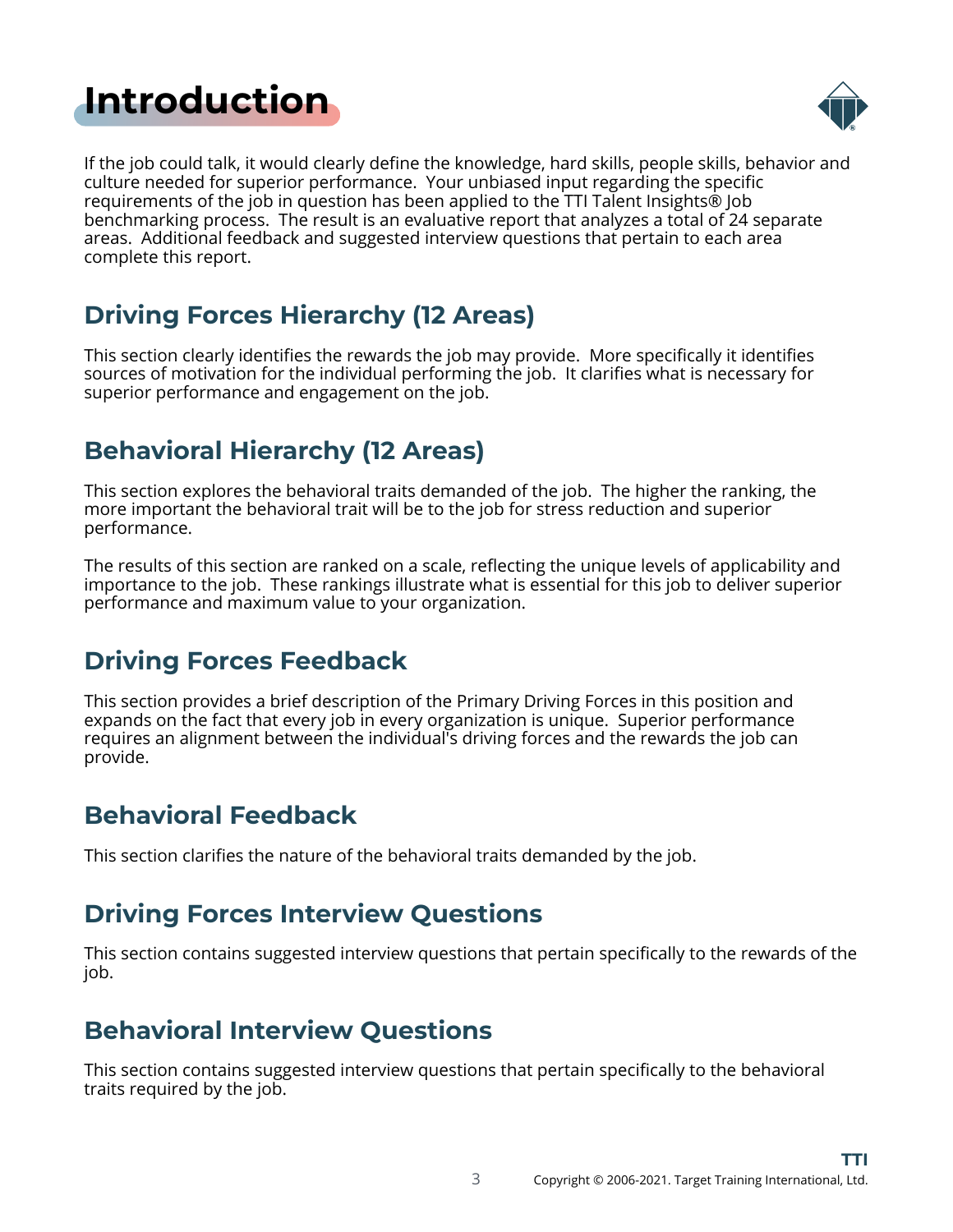### <span id="page-3-0"></span>**[Primary Driving Forces Cluster](#page-1-0)**



*This section is designed to give a visual understanding of the primary driving forces rewarded by the position. The graphs below are in descending order from the highest rated driving forces rewarded by the job to the lowest. To create engagement and superior job performance it is important to align the individual's driving forces with the rewards of the job.*

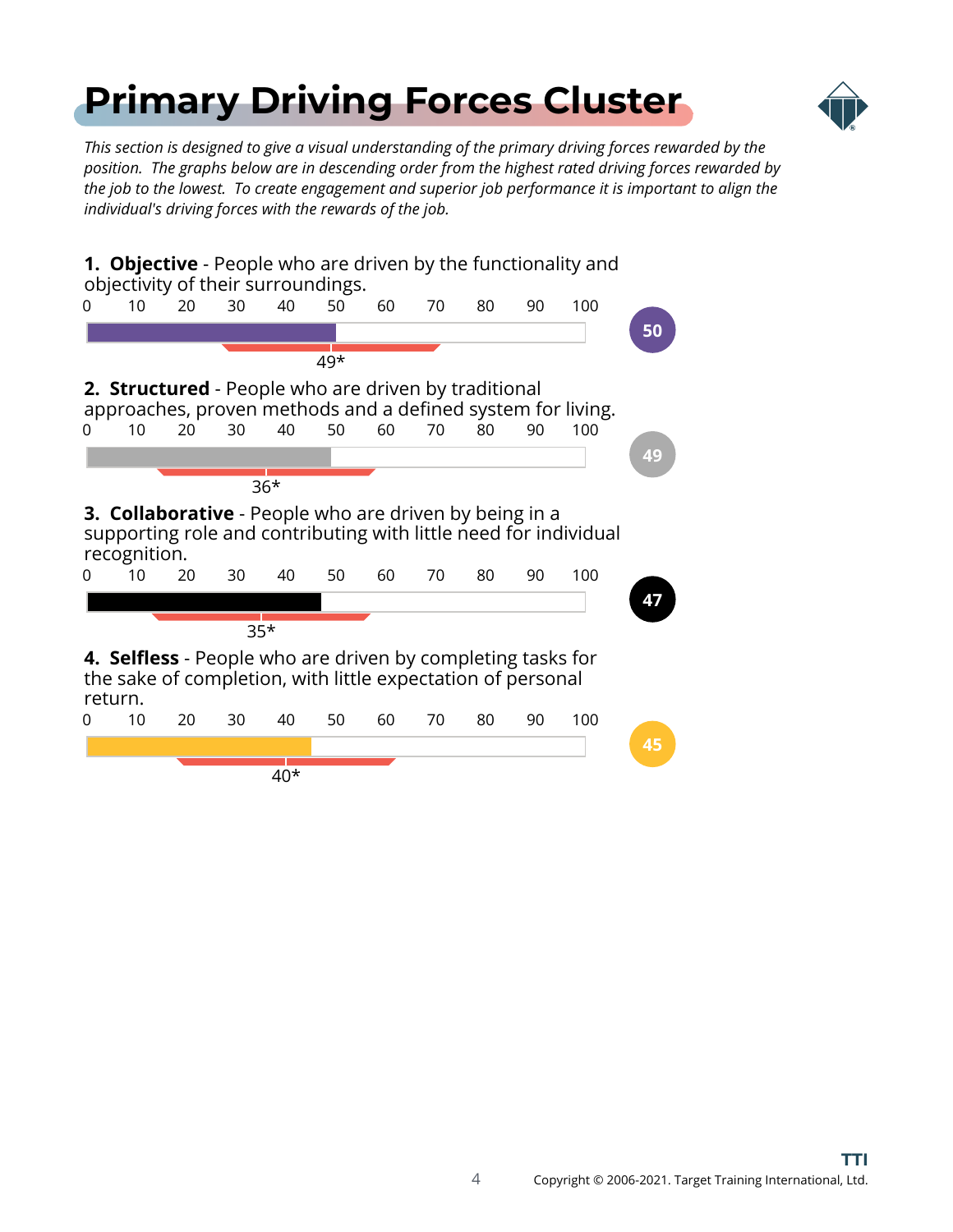### <span id="page-4-0"></span>**[Situational Driving Forces Cluster](#page-1-0)**



*This section is designed to give a visual understanding of the situational driving forces rewarded by the position. The graphs below are in descending order from the highest rated driving forces rewarded by the job to the lowest. To create engagement and superior job performance it is important to align the individual's driving forces with the rewards of the job.*

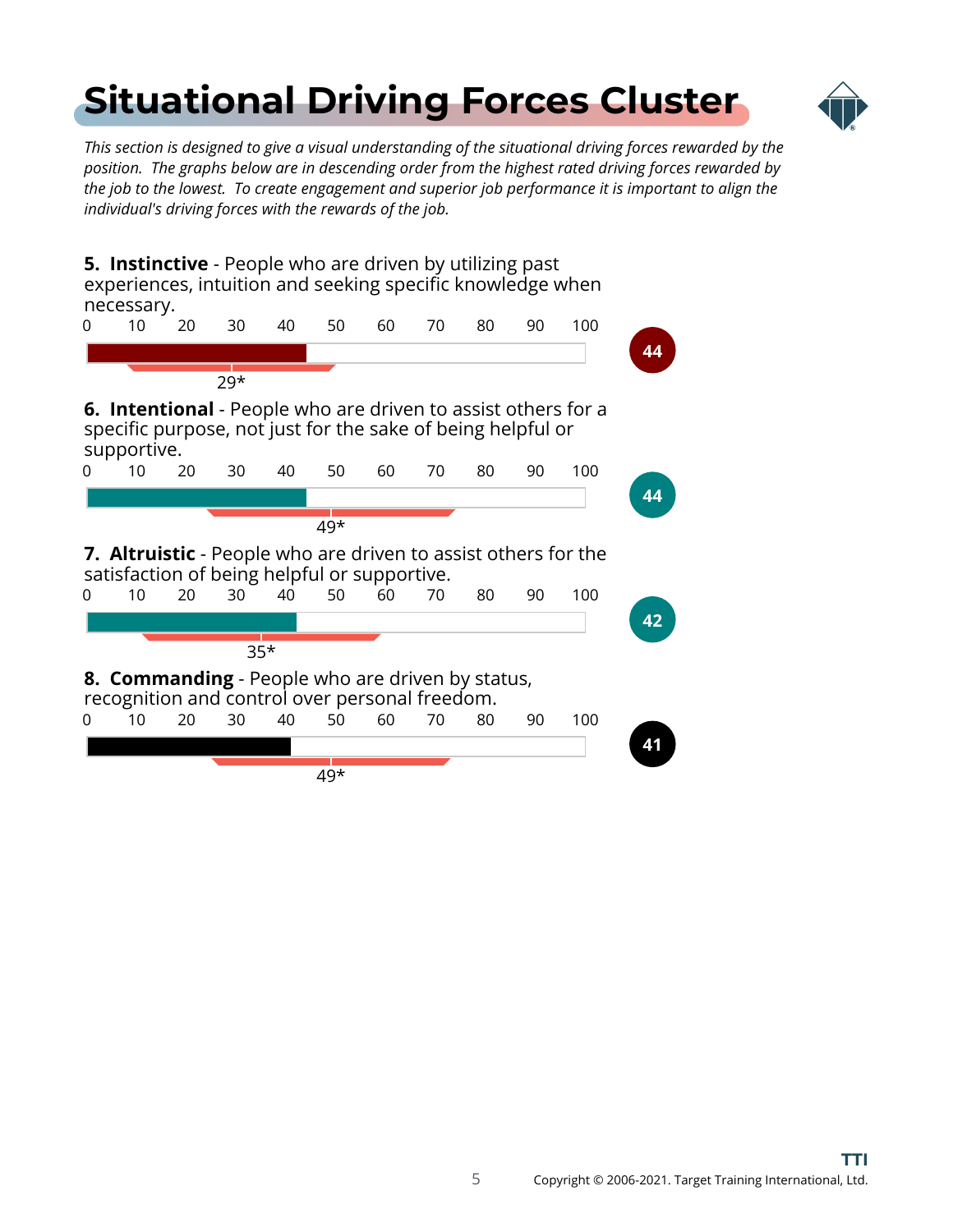### <span id="page-5-0"></span>**[Indifferent Driving Forces Cluster](#page-1-0)**



*This section is designed to give a visual understanding of the driving forces that are indifferent to the position. The graphs below are in descending order from the highest rated driving forces rewarded by the job to the lowest. To create engagement and superior job performance it is important to align the individual's driving forces with the rewards of the job.*

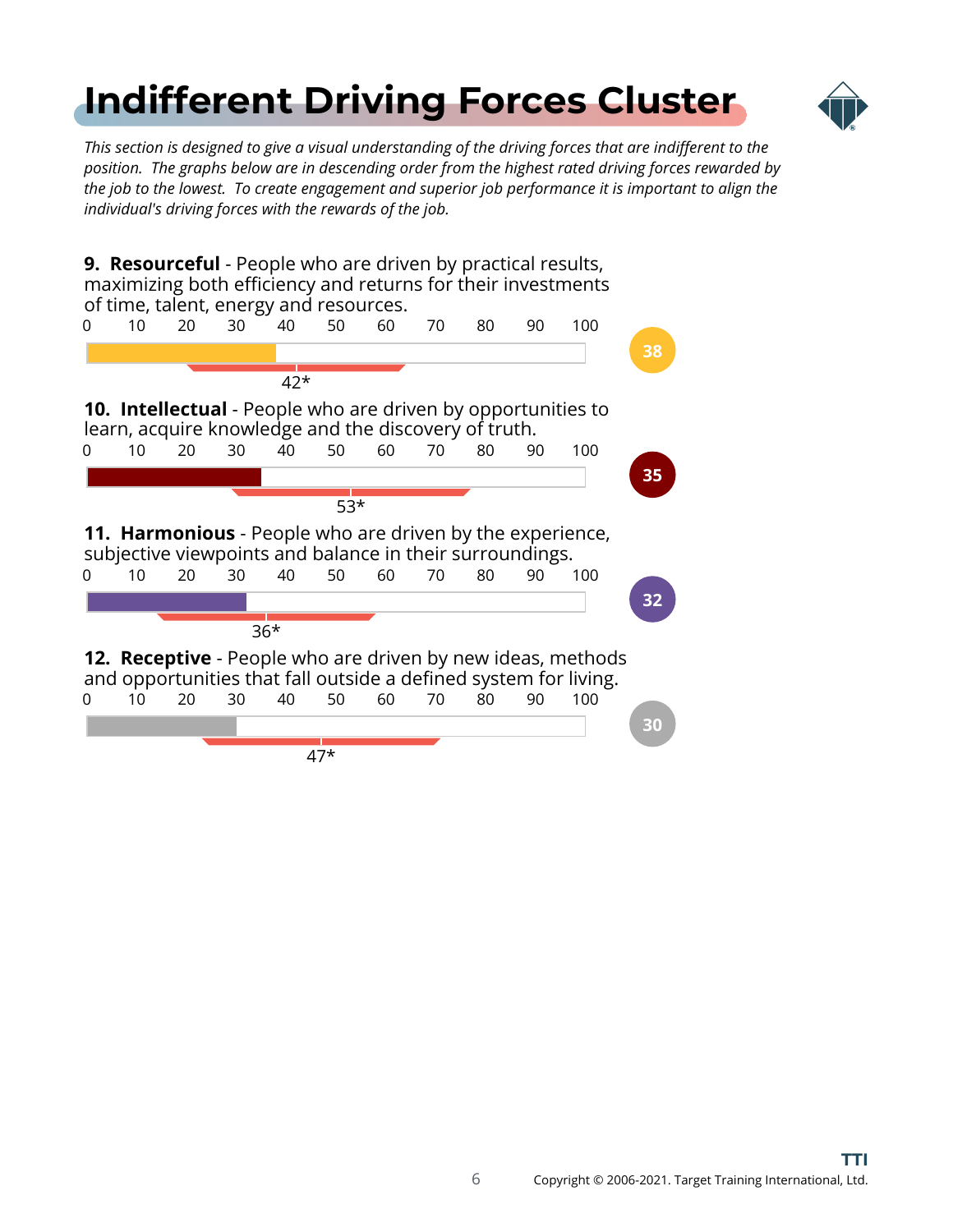### <span id="page-6-0"></span>**[Driving Forces Graph](#page-1-0)**



*The following graph represents the score range of each Driving Force for the identified position. The ranges are denoted by the highlighted areas.*



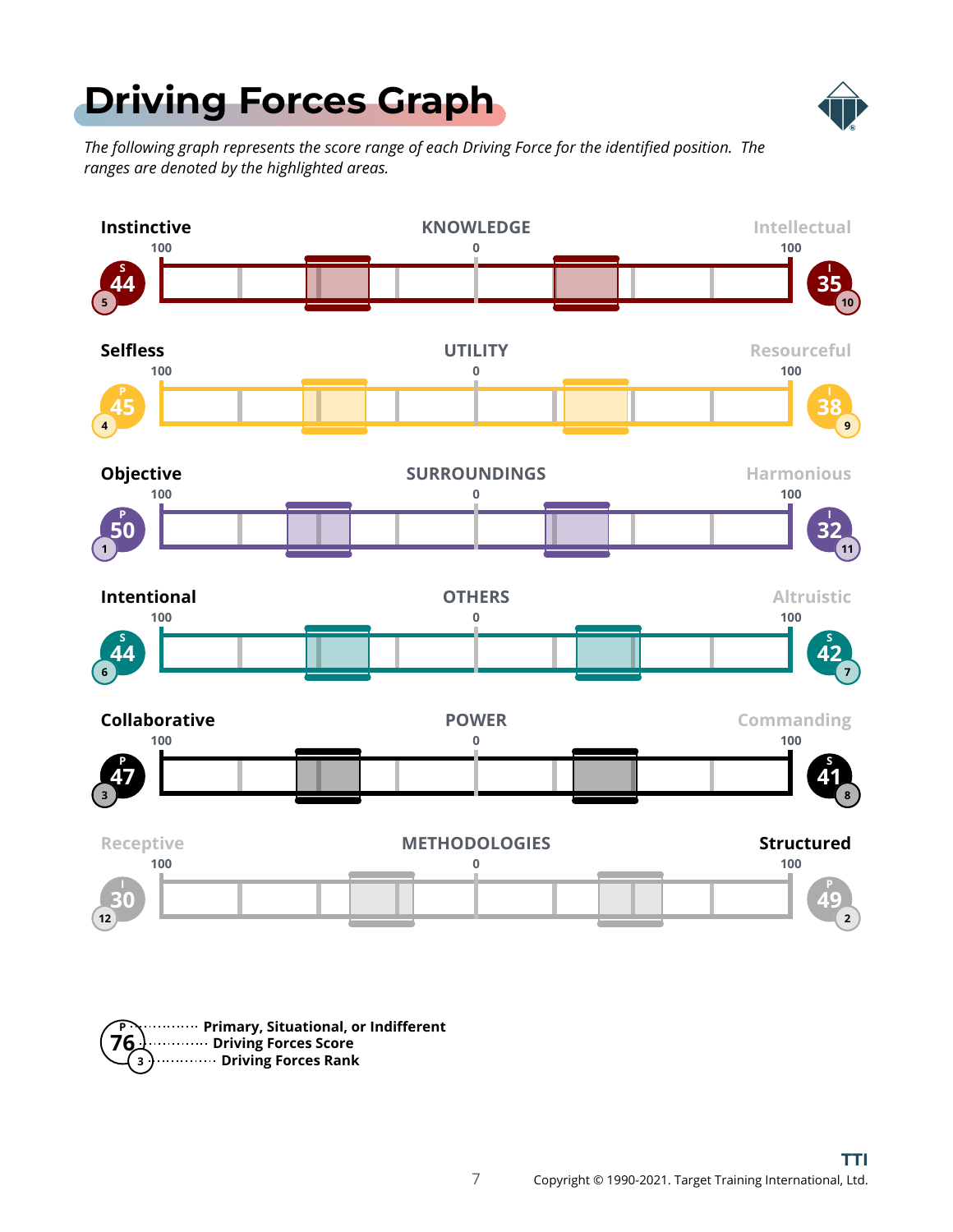### <span id="page-7-0"></span>**[Conflicting Job Requirements](#page-1-0)**



*The TTI Success Insights Workplace Behaviors assessment is designed to analyze the job by letting the job talk. This section describes the potential conflicts or concerns for people in this position. In some cases an organization may choose to re-evaluate the position or its key accountabilities.*

Congratulations! Based on the information analyzed, this position does not have immediate potential for internal behavioral conflicts. Please be aware that any variance from how the position was described in the assessment responses could lead to me-me conflicts or behavioral stress.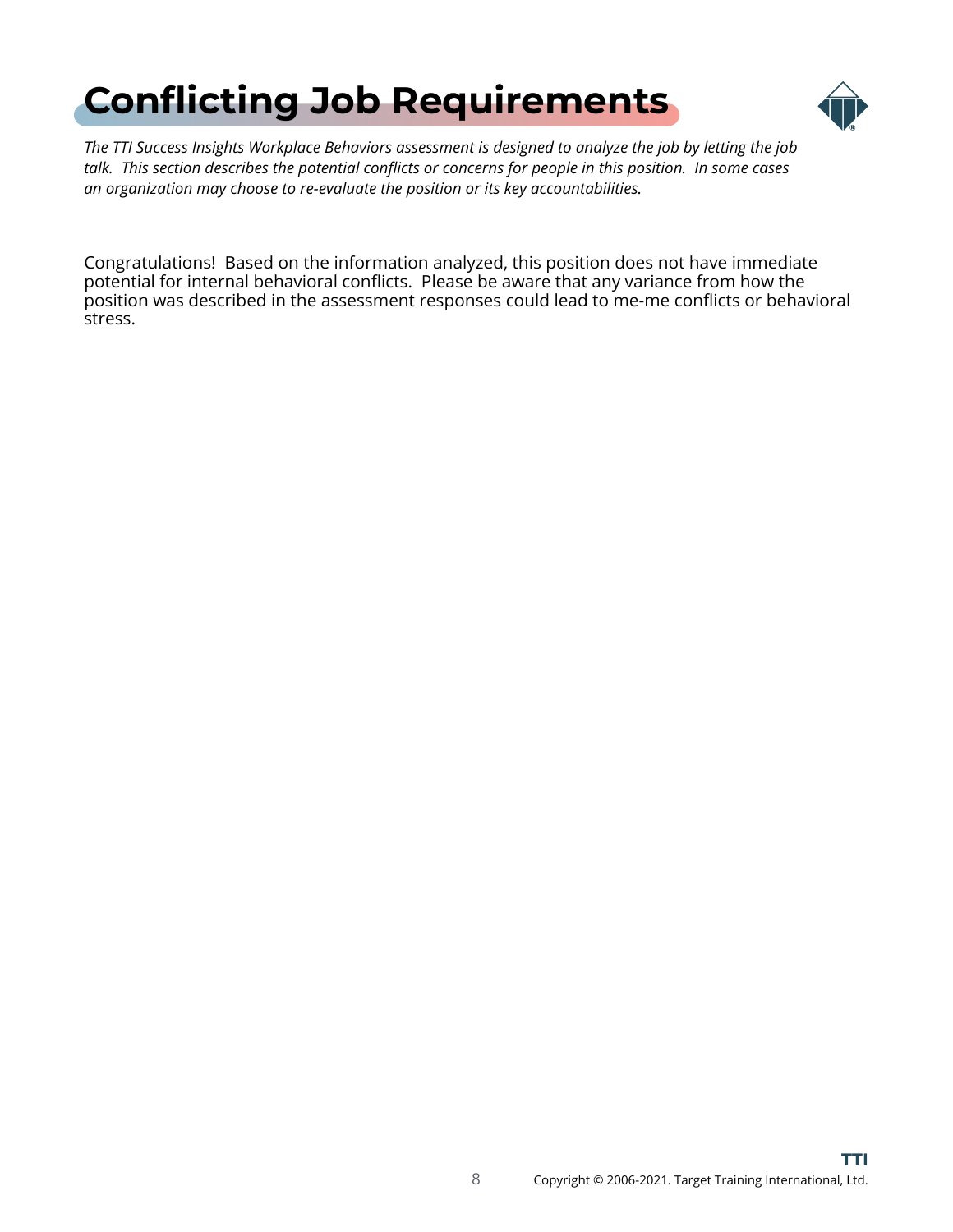### <span id="page-8-0"></span>**[Behavioral Hierarchy](#page-1-0)**



*This section is designed to give a visual understanding of the behavioral traits demanded of the position. The graphs below are in descending order from the highest rated behavioral traits required by the job to the lowest. This means the higher the score the more important that behavioral trait is to stress reduction and superior job performance.*



\* 68% of the population falls within the shaded area.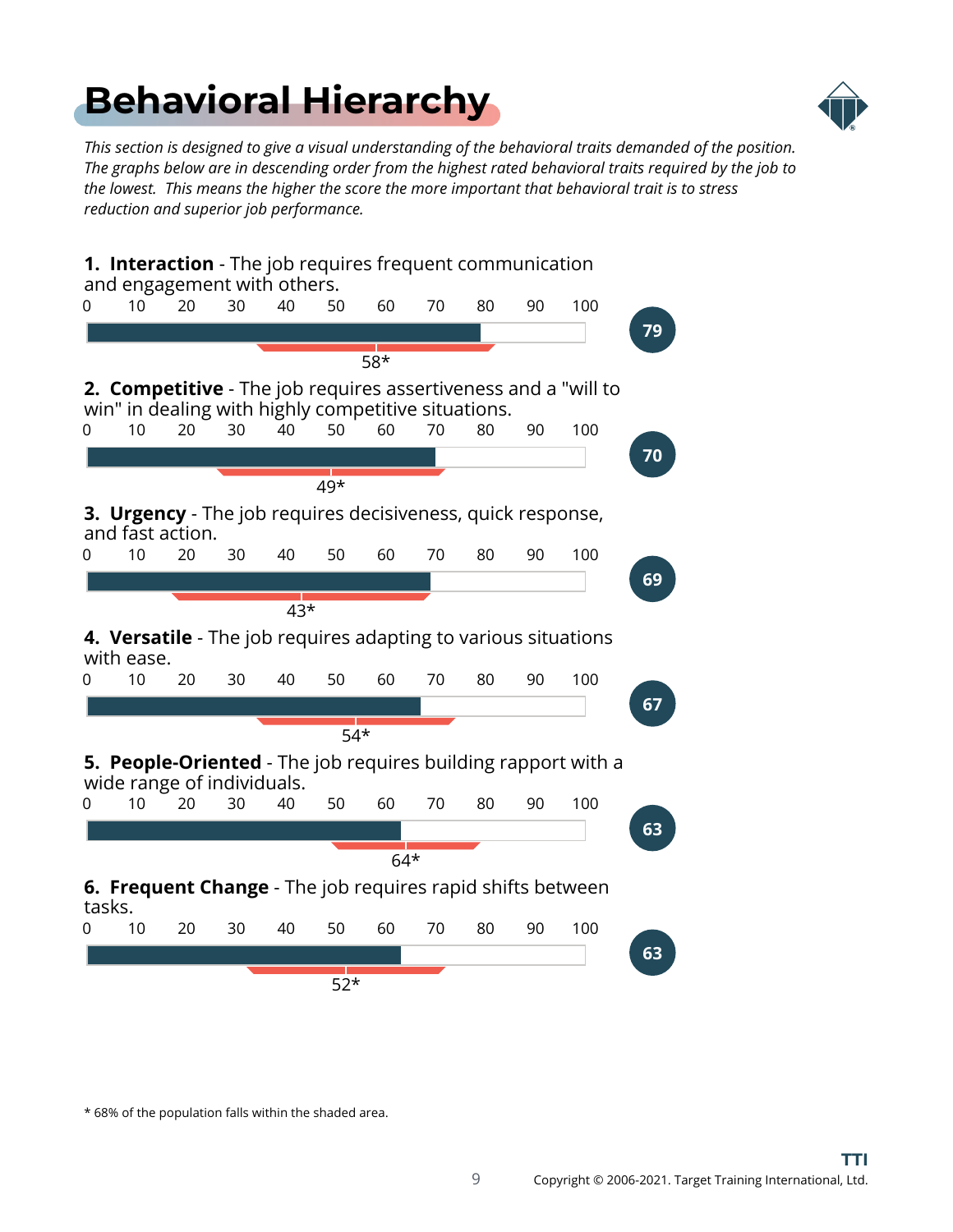#### **[Behavioral Hierarchy](#page-1-0)**



**7. Consistent** - The job requires predictable performance in repetitive situations. 0 10 20 30 40 50 60 70 80 90 100 **61** 62\* **8. Customer-Oriented** - The job requires identification and fulfillment of customer expectations. 0 10 20 30 40 50 60 70 80 90 100 **60** 63\* **9. Following Policy** - The job requires adhering to rules, regulations or existing methods. 0 10 20 30 40 50 60 70 80 90 100 **50** 61\* **10. Persistence** - The job requires finishing tasks despite challenges or resistance. 0 10 20 30 40 50 60 70 80 90 100 **49** 62\* **11. Analysis** - The job requires compiling, confirming, and organizing information. 0 10 20 30 40 50 60 70 80 90 100 **47**

**12. Organized Workplace** - The job requires establishing and maintaining specific order in daily activities.

 $\sqrt{54*}$ 



WB: 63-70-43-44 (13)

\* 68% of the population falls within the shaded area.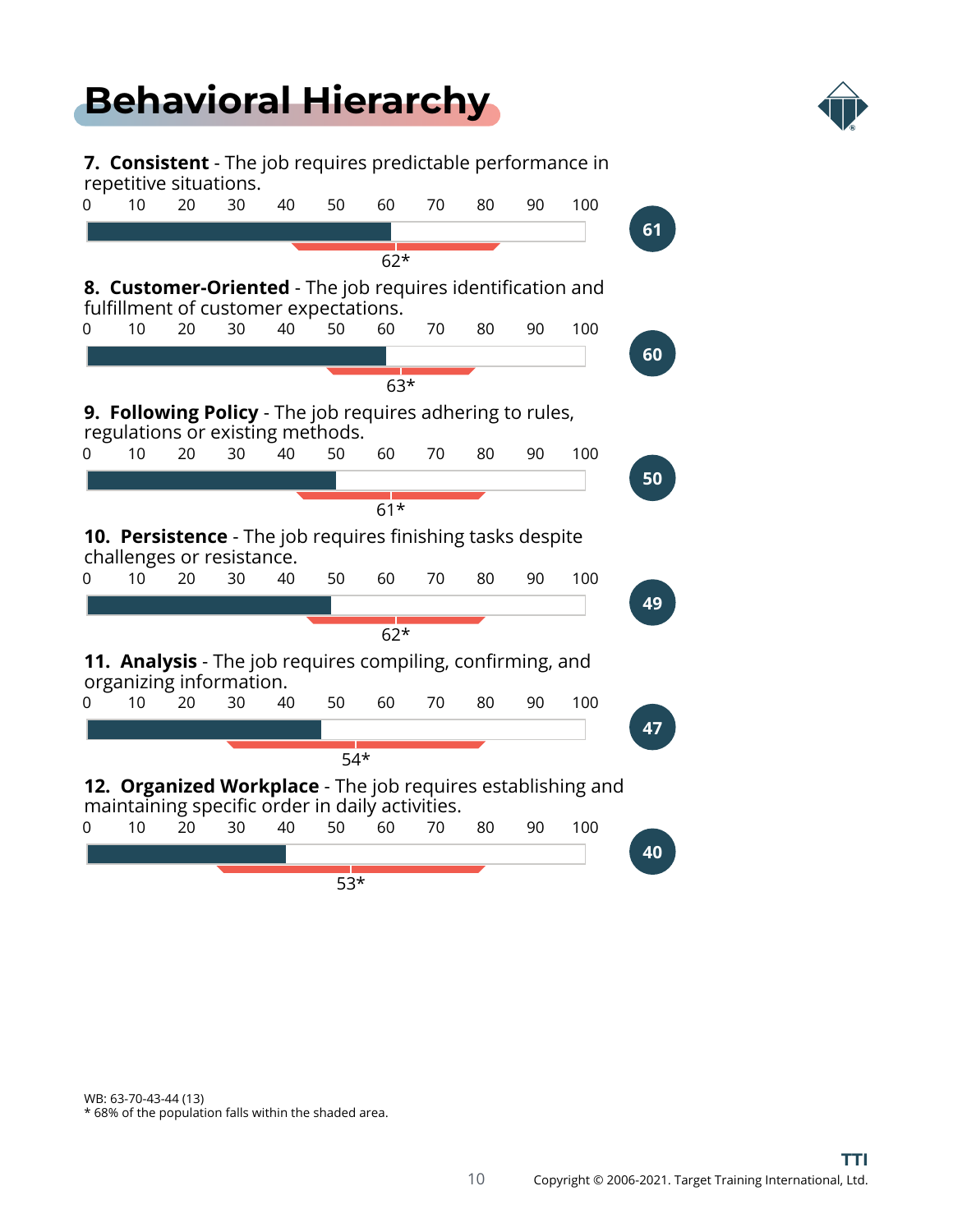<span id="page-10-0"></span>



*The following graph represents the score range of each behavioral factor for the identified position. The ranges are denoted by the highlighted areas.*



Job Range (20 point range)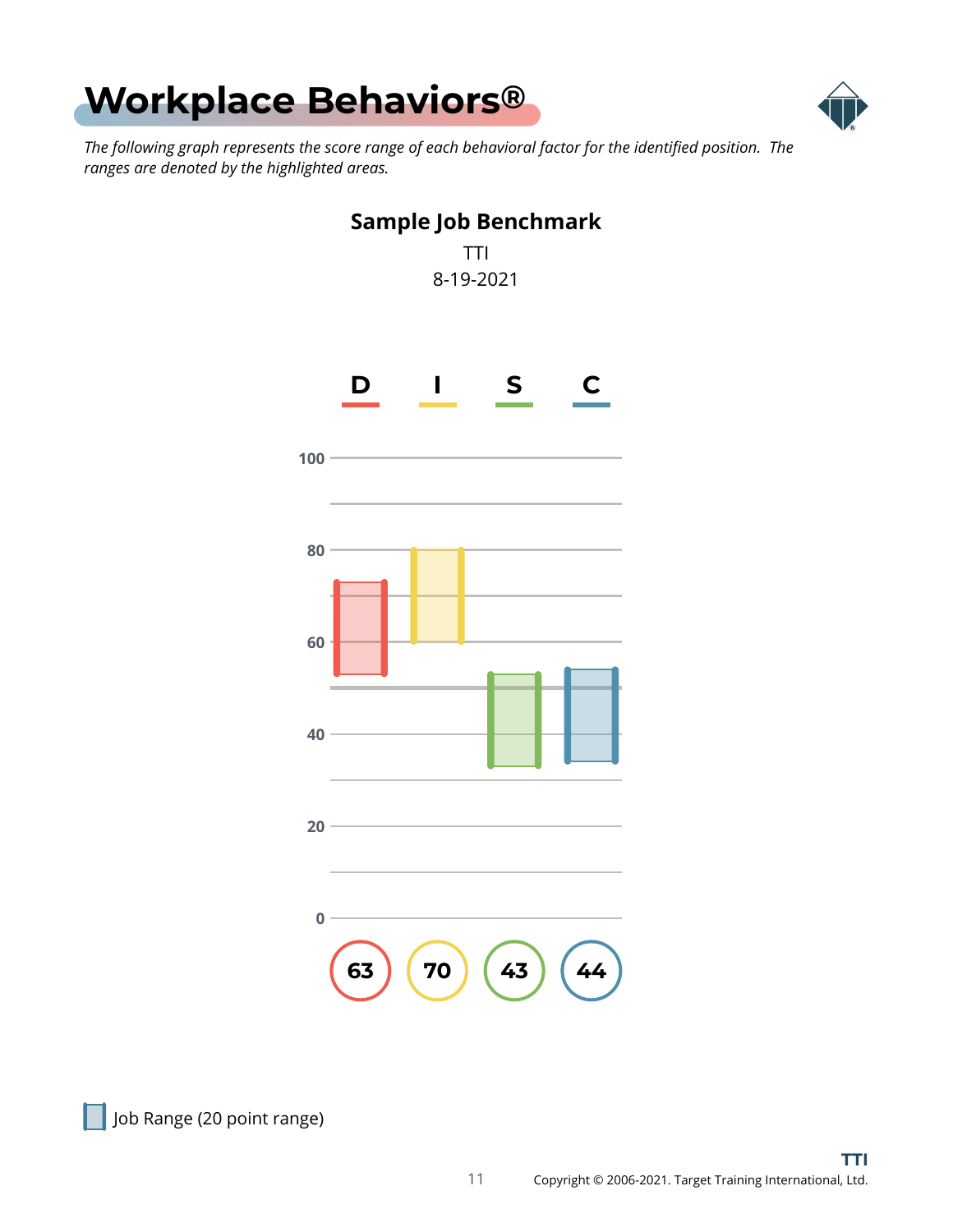### <span id="page-11-0"></span>**[Behavioral Continuum](#page-1-0)**



*Everyone has a varying level of the four main behavioral factors that create their own, personal style. Each side of those factors lives on a continuum, and the combination influences individuals' level of engagement in different situations. The graph below is a visual representation of where BLANKFIRSTNAME falls within each continuum.*



Job Range (20 point range)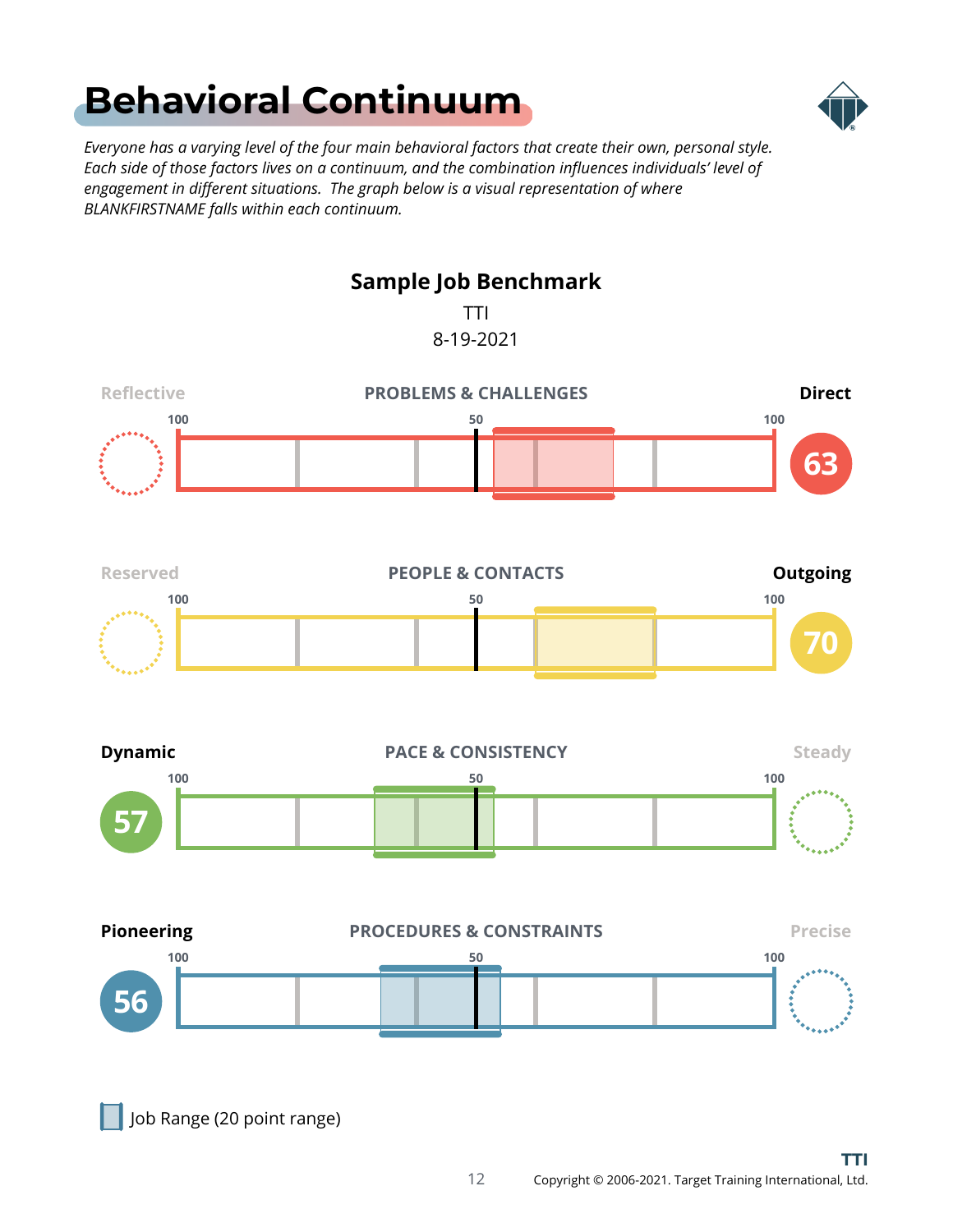#### <span id="page-12-0"></span>**[The Success Insights](#page-1-0) ® Wheel**



#### **8-19-2021**



Workplace Behaviors: (13) PROMOTING PERSUADER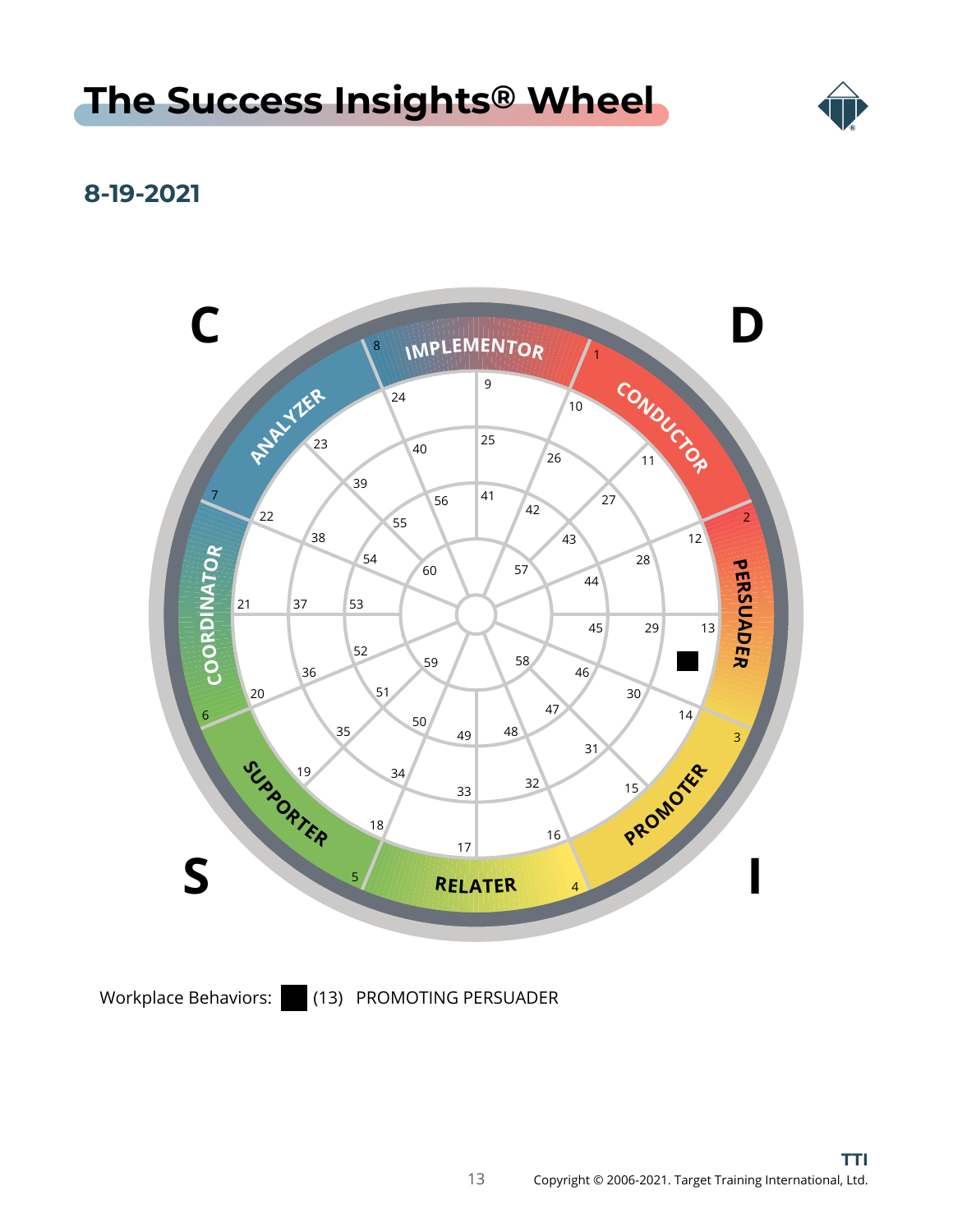<span id="page-13-0"></span>



*This section provides a brief description of the top four Driving Forces that are required for this position. These are the Driving Forces that will need to be demonstrated most often for superior performance.*

- 1. Objective
	- This position is driven by the functionality and objectivity of their surroundings.
- 2. Structured
	- This position is driven by traditional approaches, proven  $\bullet$ methods and a defined system for living.
- 3. Collaborative
	- This position is driven by being in a supporting role and contributing with little need for individual recognition.
- 4. Selfless
	- This position is driven by completing tasks for the greater good,  $\bullet$ with little expectation of personal return.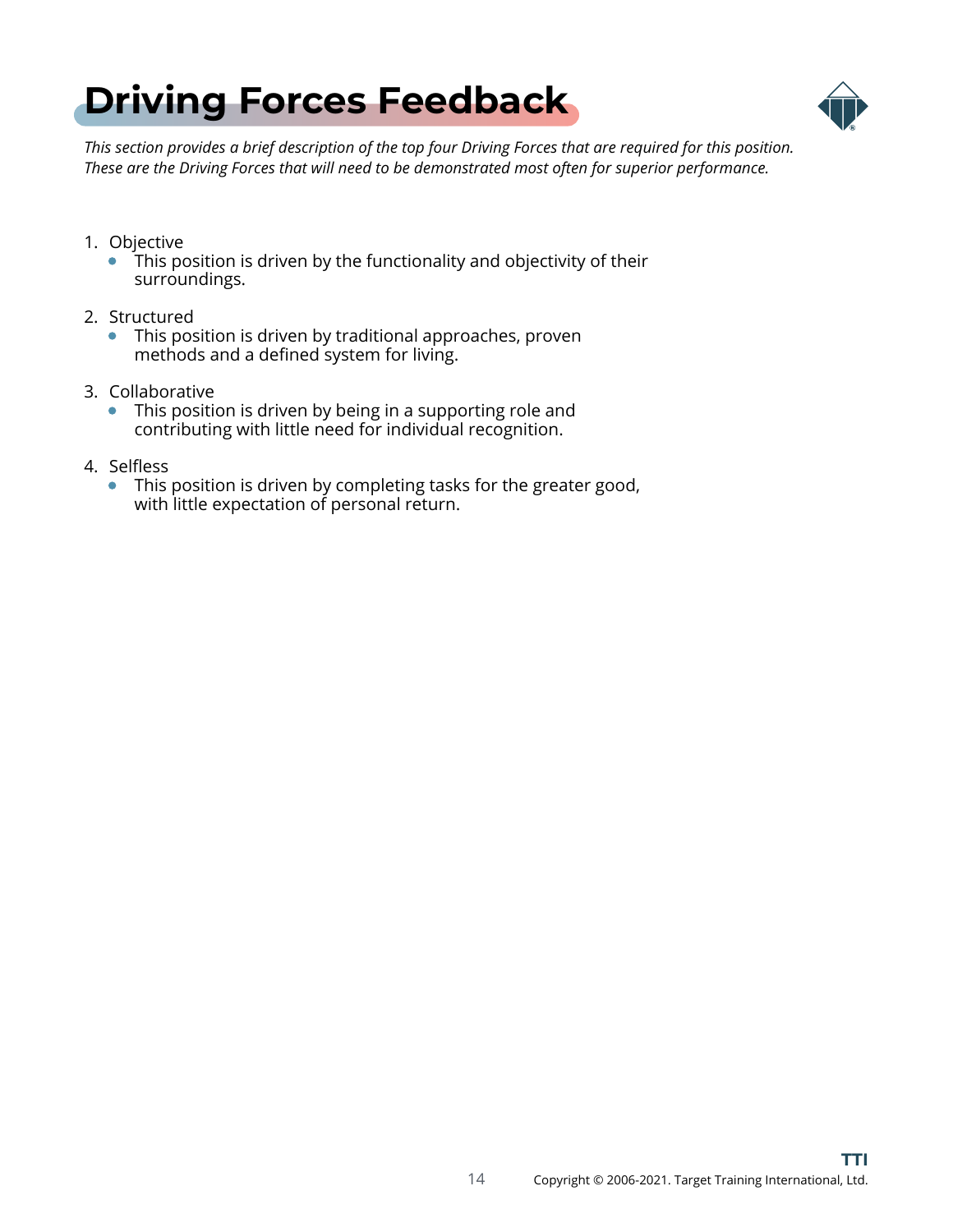### <span id="page-14-0"></span>**[Behavioral Feedback](#page-1-0)**



*This section provides a brief description of the top four Behaviors required for this position. These are the behaviors that will need to be demonstrated most often for superior performance.*

- 1. Interaction
	- The job requires frequent communication and engagement with  $\bullet$ others.
- 2. Competitive
	- The job requires assertiveness and a "will to win" in dealing with  $\bullet$ highly competitive situations.
- 3. Urgency
	- The job requires decisiveness, quick response, and fast action.
- 4. Versatile
	- The job requires adapting to various situations with ease.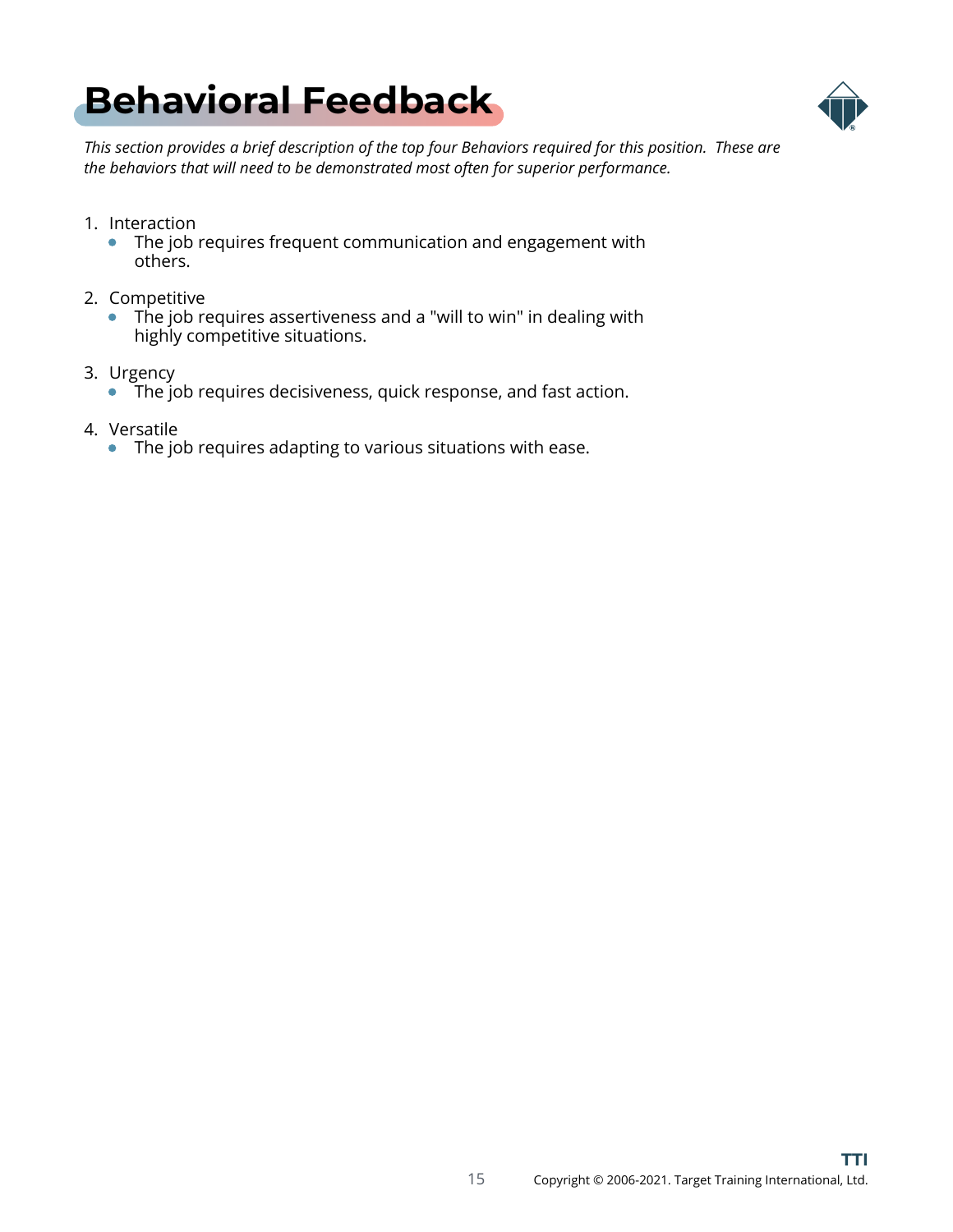<span id="page-15-0"></span>



*Read the following suggested interview questions as they relate to the rewards/culture environment of the job. Modify the questions to be more job-specific and ensure all candidates are asked the same questions.*

- 1. Objective: People who are driven by the functionality and objectivity of their surroundings.
	- How would you rank the importance of functionality and the opportunity to be objective? How do you utilize your unique objective side?
	- Within your work environment, what single event, problem and/or unexpected situation has the potential to throw off your balance more than anything else?
	- Describe how you would feel if you were to discover an  $\bullet$ organization you worked for was focused on the customer experience and did not understand the effects on tangible outcomes. How would you express your concerns?
	- Describe an experience where you worked in a chaotic  $\bullet$ environment. What was the impact on your performance?
- 2. Structured: People who are driven by traditional approaches, proven methods and a defined system for living.
	- Do you see the world as black and white or gray? Give an example when this was the case.
	- How do you feel about having consistent systems and proven  $\bullet$ methods in your work environment? Why?
	- How important is it to foster and protect principles and beliefs to  $\bullet$ ensure consistency throughout the organization? Why?
	- Do you sometimes feel that things would be easier and better if  $\bullet$ there were fewer rules and procedures? Please elaborate.
- 3. Collaborative: People who are driven by being in a supporting role and contributing with little need for individual recognition.
	- What role does being in control of a situation play in your job satisfaction? How important is it for you to control your work environment?
	- How important is advancing your position? Would you be interested in a job that gave you the opportunity to create your own path for advancement?
	- Are you more comfortable as a team leader or a team member? Why?
	- Are you able to go with the flow, or do you need to have a strategic approach? Give an example.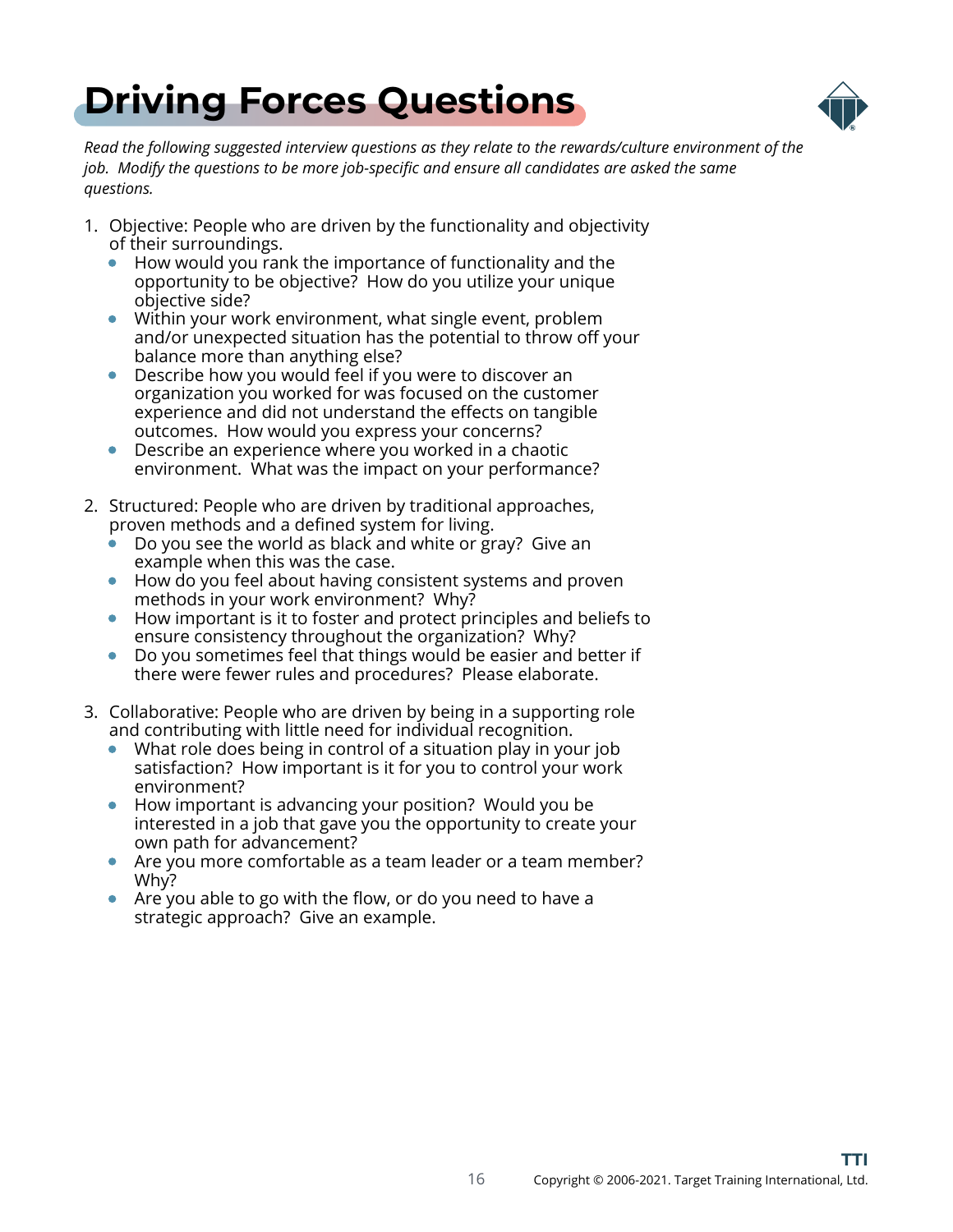



- 4. Selfless: People who are driven by completing tasks for the sake of completion, with little expectation of personal return.
	- What do you consider to be more important, completing a task or maximizing the resources involved in the process? Give an example when you did this.
	- How much do you focus on finances? Where would you like to be in 5 years? 10 years? Why?
	- What role does earning a significant income play in your job choices?
	- Do you take on a task based on the return on investment or for the sake of getting it done? Why?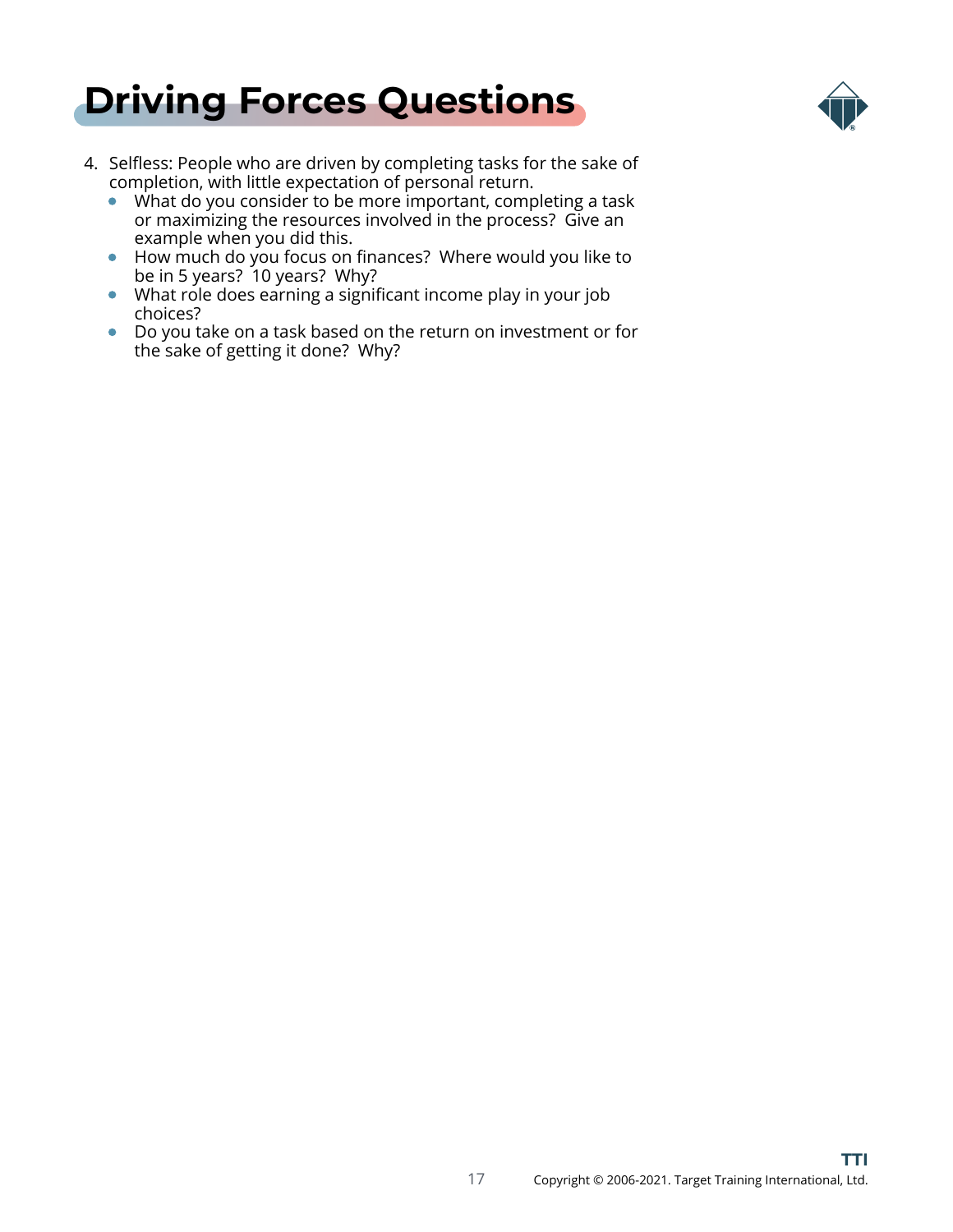### <span id="page-17-0"></span>**[Behavioral Questions](#page-1-0)**



*Read the following suggested interview questions as they relate to the most desired behavioral traits to perform the job. Modify the questions to be more job-specific and assure that all candidates are asked the same questions.*

- 1. Interaction: The job requires frequent communication and engagement with others.
	- How do you handle frequent interruptions by other people? How about your response to people who ask you question after question?
	- Are you more comfortable with details or people with the big picture or with bits of data?
- 2. Competitive: The job requires assertiveness and a "will to win" in dealing with highly competitive situations.
	- How demanding are you of yourself and others? Do you think you are sometimes too demanding? Give me an example of a job situation where being demanding helped achieve the goal. Did it lead to other problems? Would others ever describe you as aggressive? Pushy? Why?
	- How important is winning to you? How do you define winning? Give me an example of a situation where you felt you were going to lose. How did it feel? How did you handle it?
- 3. Urgency: The job requires decisiveness, quick response, and fast action.
	- When faced with a deadline, how do you respond?
	- How important is it to you to have all the facts before proceeding? Give me an example of a time when you didn't have all the facts and you proceeded anyway. How did you feel? How did it work out?
- 4. Versatile: The job requires adapting to various situations with ease.
	- Are you patient or impatient? Give me an example of how you handle slower-moving people. Would you consider yourself to be opinionated? Strong-willed? Explain.
	- How important is it for you to be systematic? Describe a system you have set up, used and been successful with in any previous job you have had.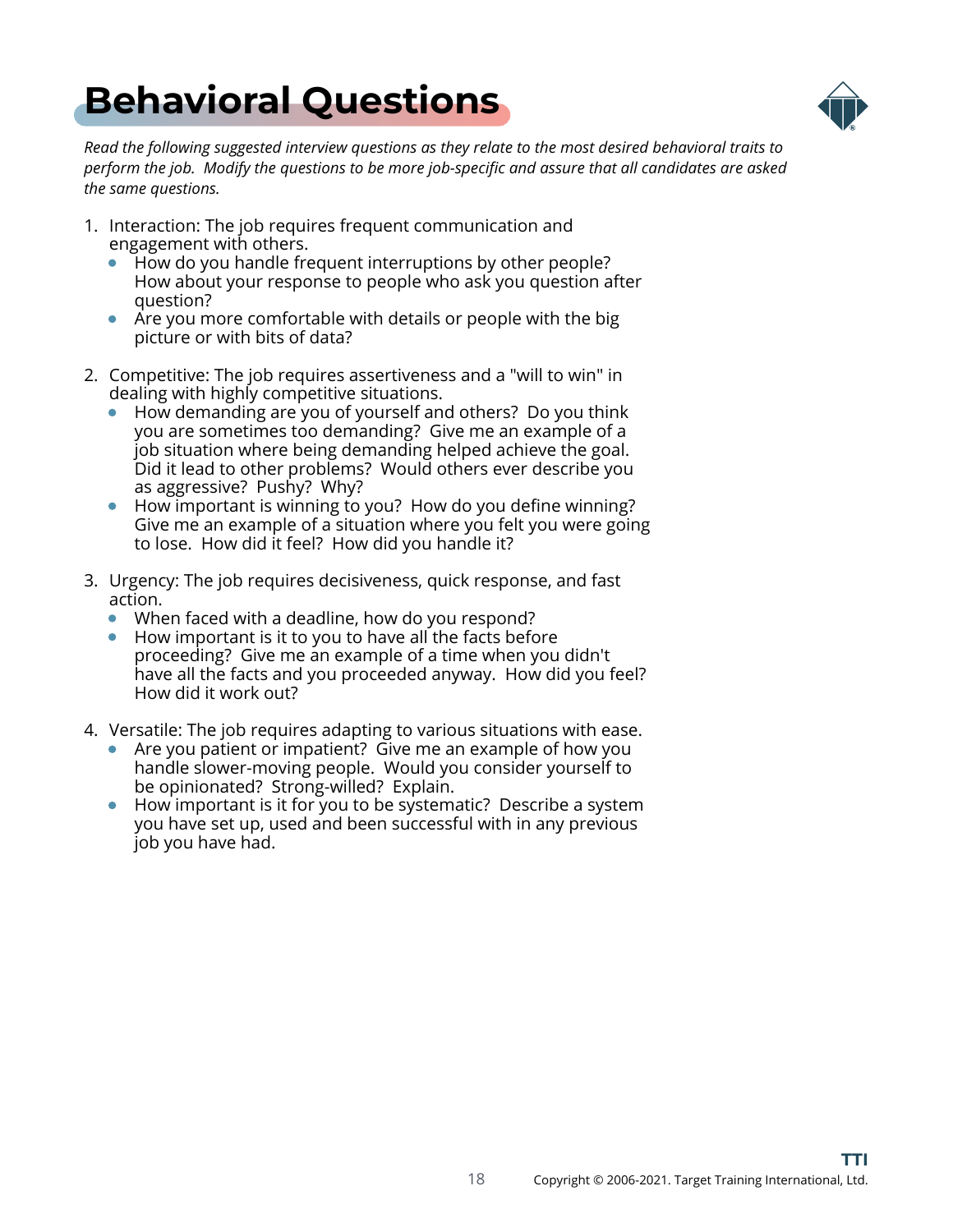### <span id="page-18-0"></span>**[Driving Forces Composite](#page-1-0)**



|                | <b>Driving Forces</b> | C  | R <sub>1</sub> | <b>R2</b> | R <sub>3</sub> | R4 | R <sub>5</sub> |
|----------------|-----------------------|----|----------------|-----------|----------------|----|----------------|
| 1              | Objective             | 50 | 52             | 25        | 52             | 71 | 52             |
| $\overline{2}$ | Structured            | 49 | 27             | 54        | 77             | 62 | 27             |
| 3              | Collaborative         | 47 | 31             | 77        | 40             | 54 | 31             |
| 4              | Selfless              | 45 | 52             | 21        | 44             | 56 | 52             |
| 5              | Instinctive           | 44 | 38             | 50        | 40             | 56 | 38             |
| 6              | Intentional           | 44 | 58             | 10        | 42             | 52 | 58             |
| 7              | Altruistic            | 42 | 31             | 77        | 38             | 33 | 31             |
| 8              | Commanding            | 41 | 60             | 8         | 48             | 31 | 60             |
| 9              | Resourceful           | 38 | 29             | 65        | 38             | 27 | 29             |
| 10             | Intellectual          | 35 | 44             | 27        | 40             | 19 | 44             |
| 11             | Harmonious            | 32 | 25             | 58        | 33             | 17 | 25             |
| 12             | Receptive             | 30 | 46             | 31        | 10             | 19 | 46             |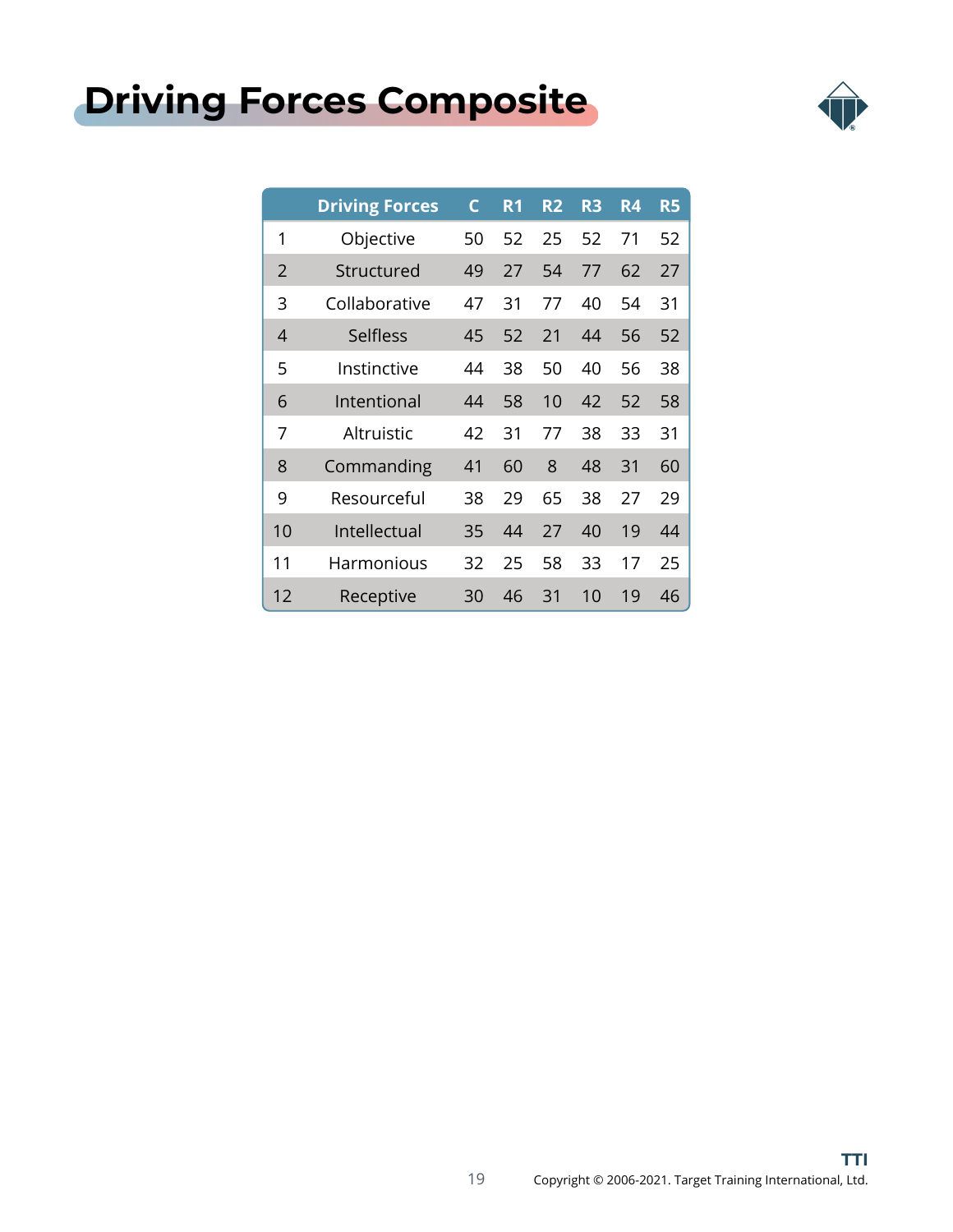### <span id="page-19-0"></span>**[Behaviors Composite](#page-1-0)**



|    | <b>Behaviors</b>        | C  | R <sub>1</sub> | R <sub>2</sub> | R <sub>3</sub> | R4  | <b>R5</b> |
|----|-------------------------|----|----------------|----------------|----------------|-----|-----------|
| 1  | Interaction             | 79 | 90             | 40             | 80             | 90  | 95        |
| 2  | Competitive             | 70 | 100            | 30             | 50             | 100 | 71        |
| 3  | Urgency                 | 69 | 95             | 25             | 50             | 85  | 88        |
| 4  | Versatile               | 67 | 90             | 35             | 65             | 80  | 66        |
| 5  | People-Oriented         | 63 | 75             | 60             | 75             | 75  | 32        |
| 6  | <b>Frequent Change</b>  | 63 | 95             | 35             | 52             | 82  | 50        |
| 7  | Consistent              | 61 | 30             | 82             | 65             | 38  | 90        |
| 8  | Customer-Oriented       | 60 | 40             | 82             | 55             | 52  | 70        |
| 9  | <b>Following Policy</b> | 50 | 25             | 90             | 68             | 38  | 30        |
| 10 | Persistence             | 49 | 23             | 80             | 63             | 37  | 40        |
| 11 | Analysis                | 47 | 20             | 65             | 65             | 25  | 62        |
| 12 | Organized Workplace     | 40 | 10             | 70             | 60             | 20  | 42        |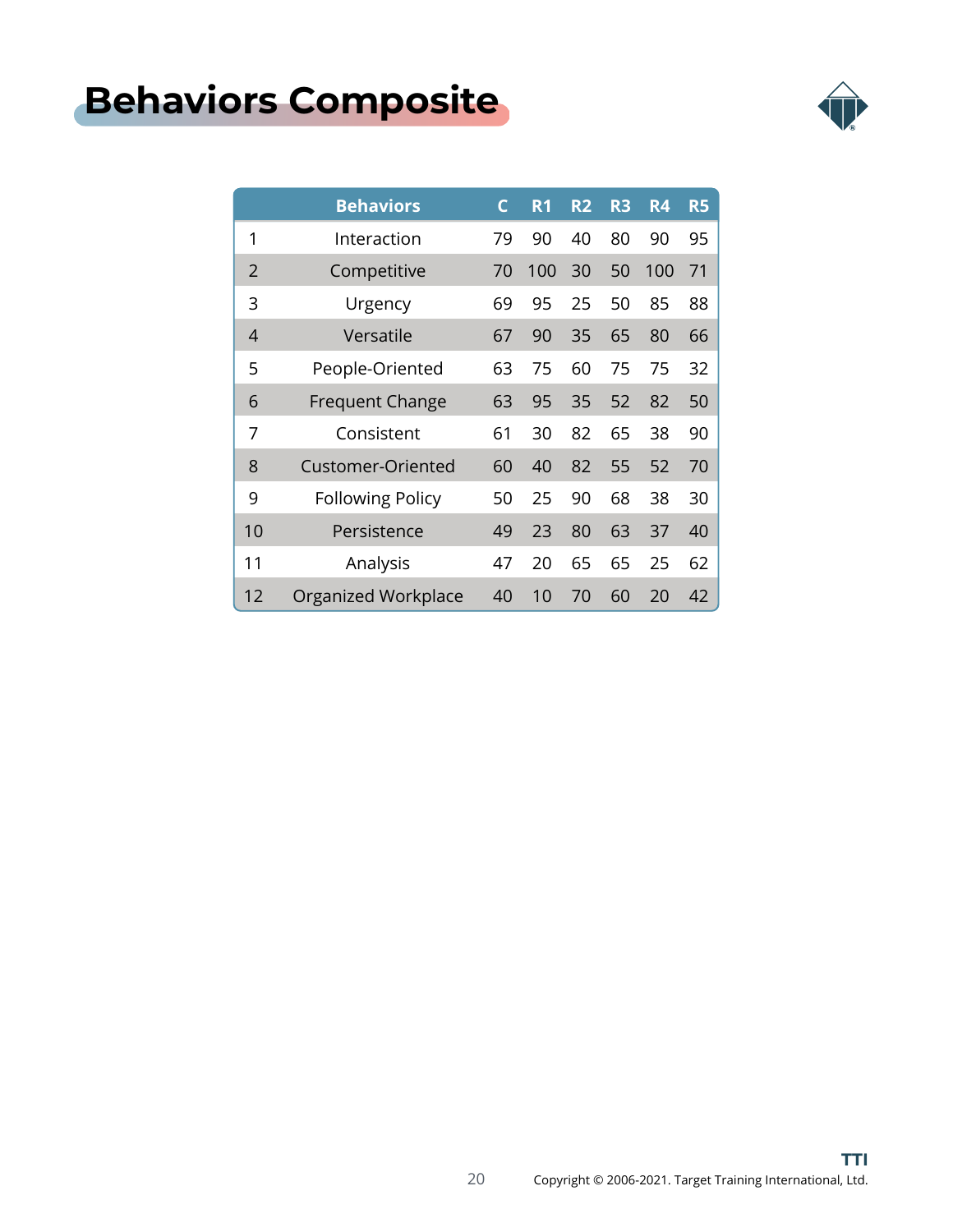<span id="page-20-0"></span>



R1: JOHN SMITH R2: FRANK JONES R3: AMANDA DOE R4: SUE ANDERSON R5: JOE WILLIAMS